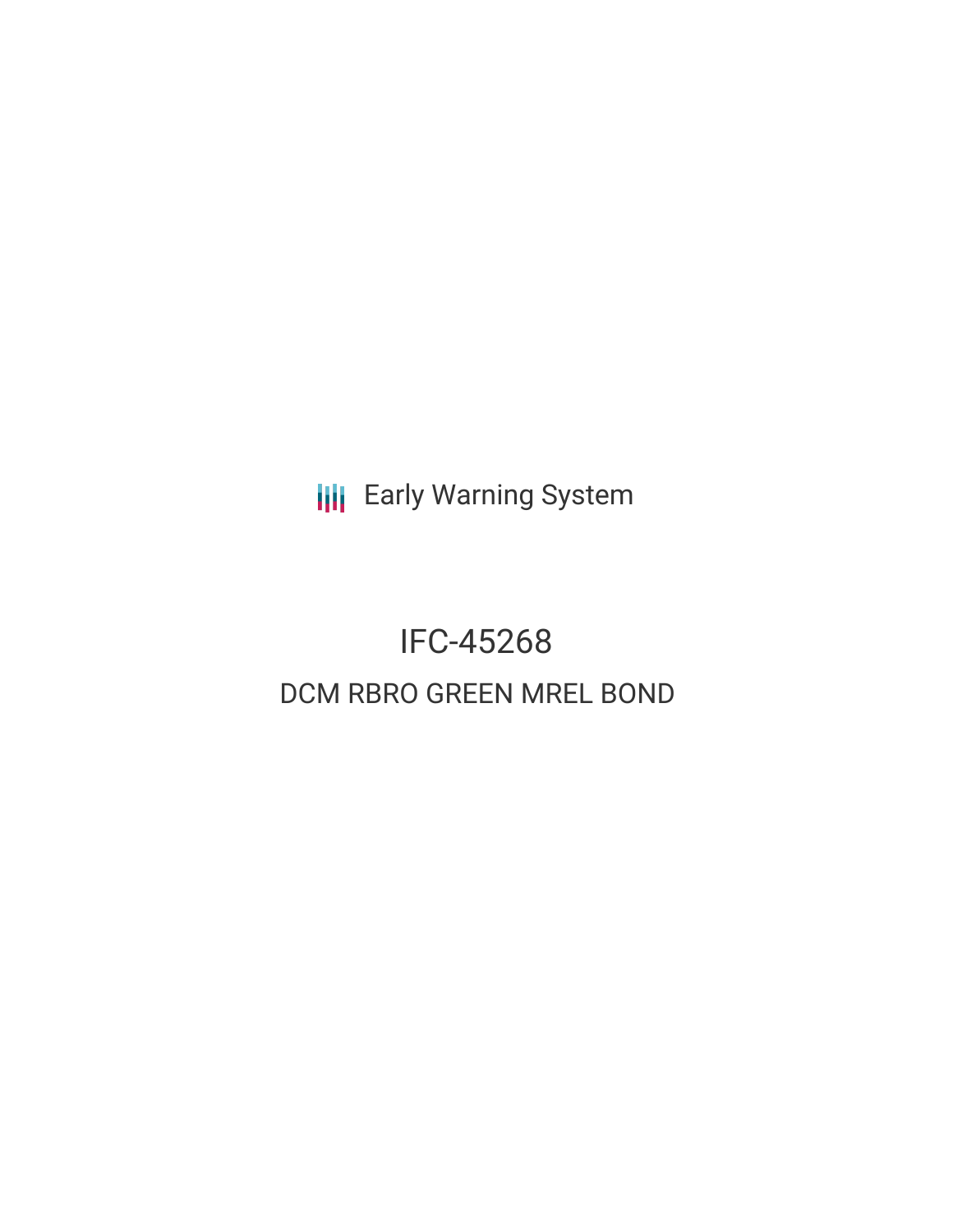## **Quick Facts**

| <b>Countries</b>               | Romania                                 |
|--------------------------------|-----------------------------------------|
| <b>Financial Institutions</b>  | International Finance Corporation (IFC) |
| <b>Status</b>                  | Active                                  |
| <b>Bank Risk Rating</b>        | FI                                      |
| <b>Voting Date</b>             | 2021-04-30                              |
| <b>Borrower</b>                | <b>RAIFFEISEN BANK SA</b>               |
| <b>Sectors</b>                 | Finance                                 |
| <b>Investment Type(s)</b>      | Loan                                    |
| <b>Investment Amount (USD)</b> | \$160.00 million                        |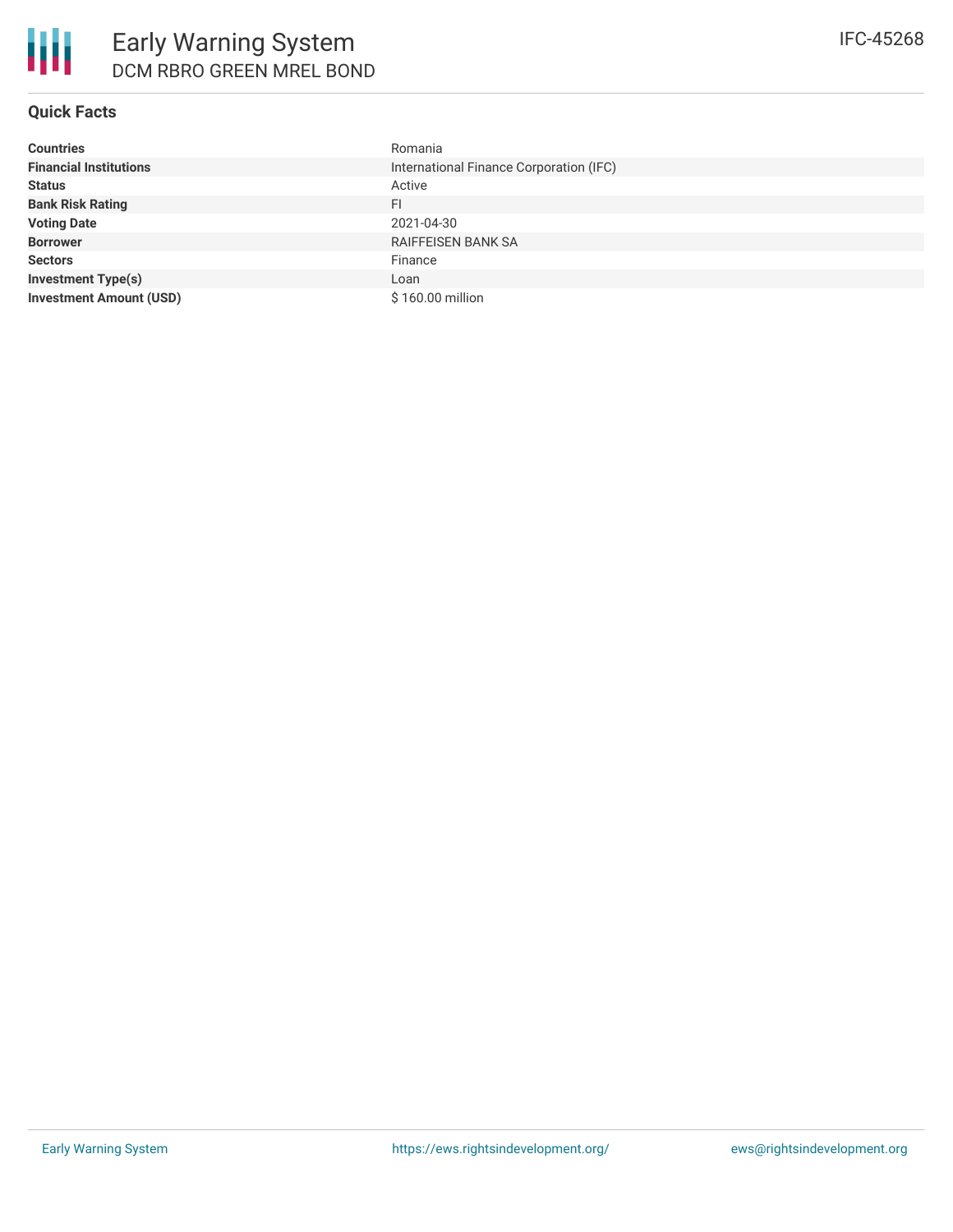

#### **Project Description**

The proposed project is to invest up to US\$160 million equivalent (in RON and/or EUR) for IFC's own account in Minimum Requirement for Own Funds and Eligible Liabilities (MREL) eligible bonds (senior preferred, SP, and senior non-preferred, SNP) with up to 7 years tenor to be issued by Raiffeisen Bank S.A. (RBRO or the Bank), in line with its funding plan. It is expected that these bonds will be issued under RBRO's green bond framework and will be the first green bonds issued by a financial institution in the country, with use of proceeds earmarked for climate finance, including green mortgages and buildings, energy efficiency, renewable energy, sustainable agri-finance, and clean transport.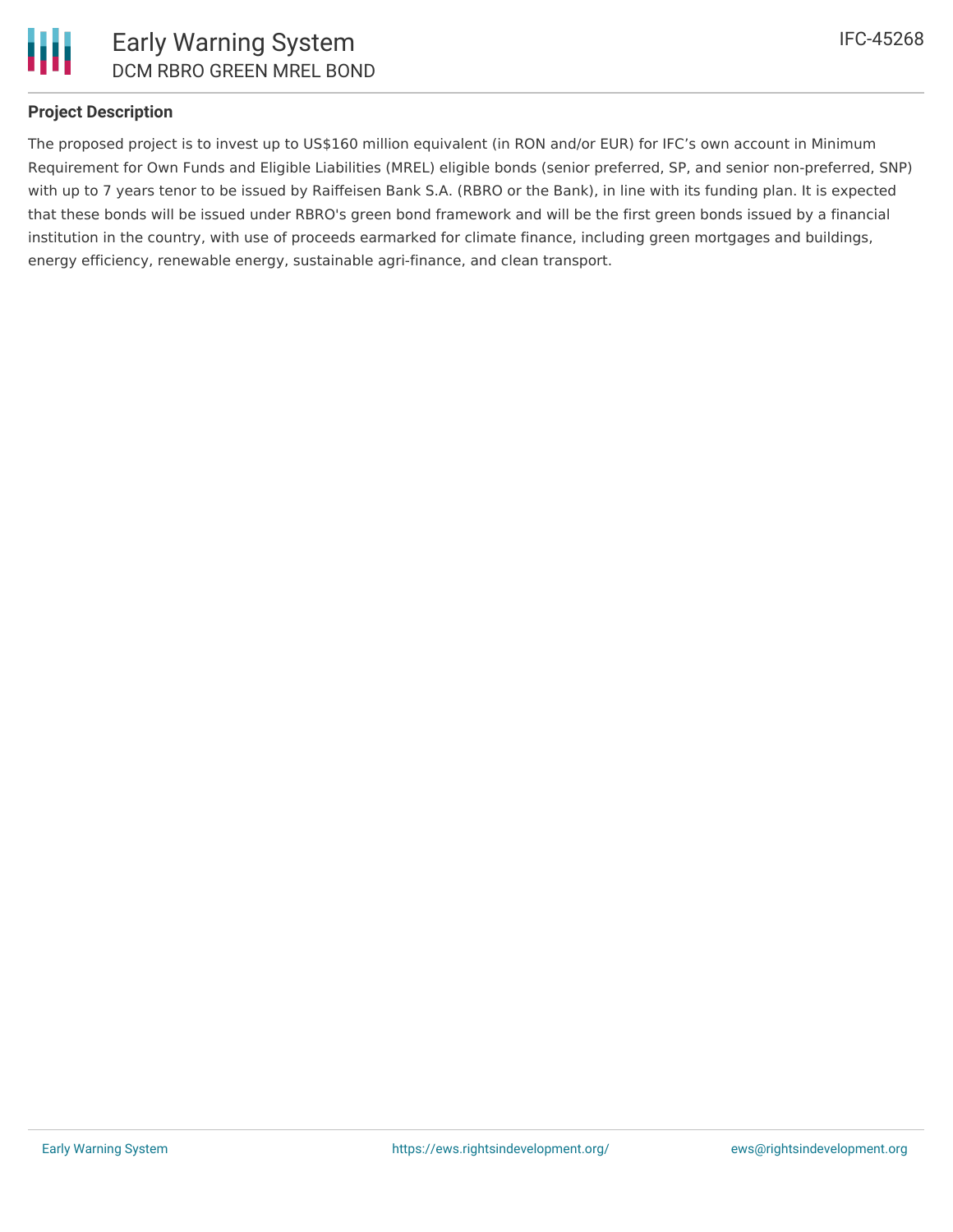## **People Affected By This Project**

The project is expected to:

i) Help the country achieve its climate change mitigation targets by supporting the first green bond issuance by a financial institution in the country. The entire proceeds from the bond issuance will be used for financing eligible climate finance projects in Romania.

ii) Support the development of capital markets in the country by deepening and diversifying Romania's corporate bond market. Successful issuance of MREL-eligible bonds is expected to encourage other banks, as well as investors, and help develop the market for MREL instruments.

iii) Increase the resilience of the Romanian banking sector by supporting a systemic bank and helping it achieve its MRELtargets.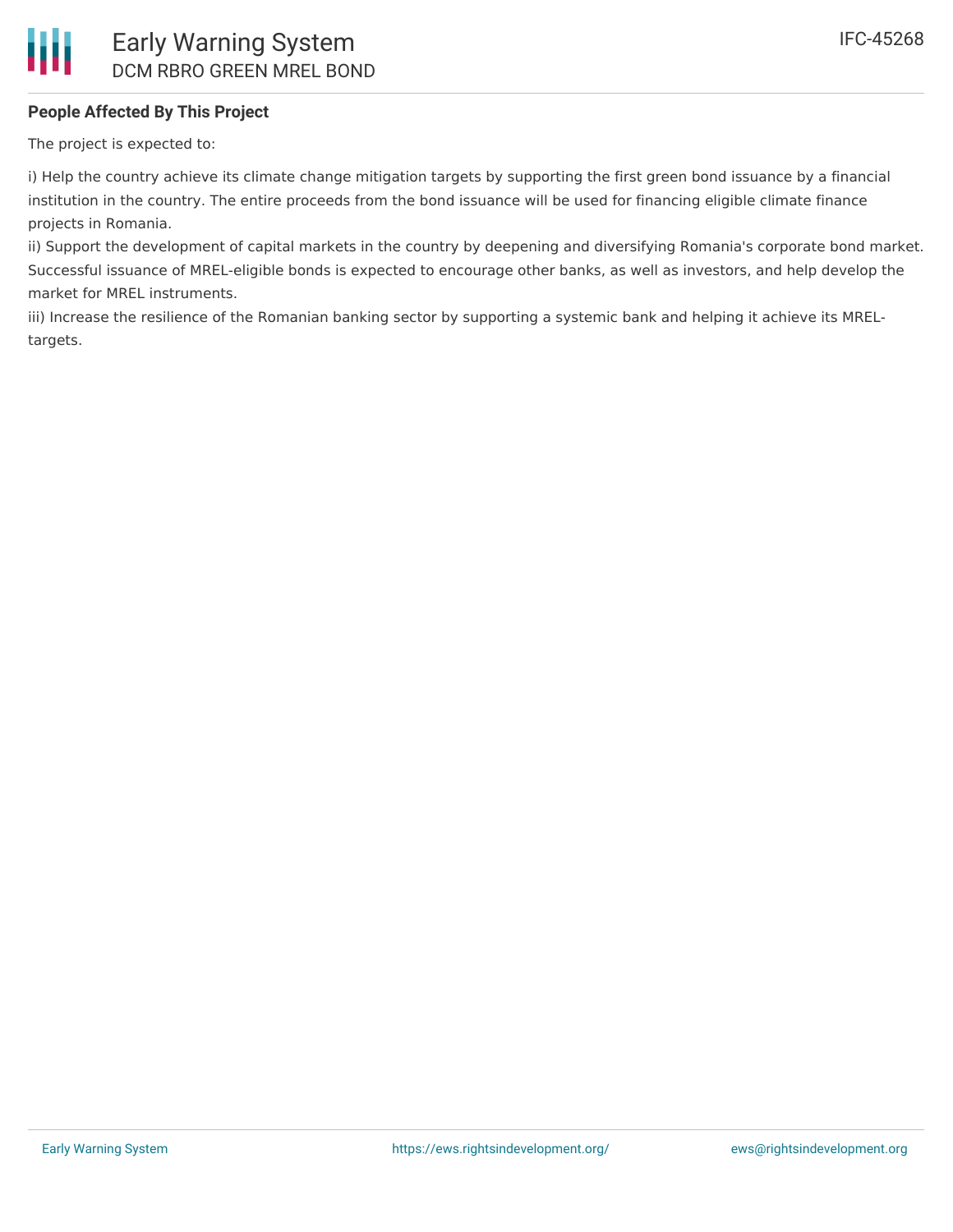IFC-45268

## **Investment Description**

朋

• International Finance Corporation (IFC)